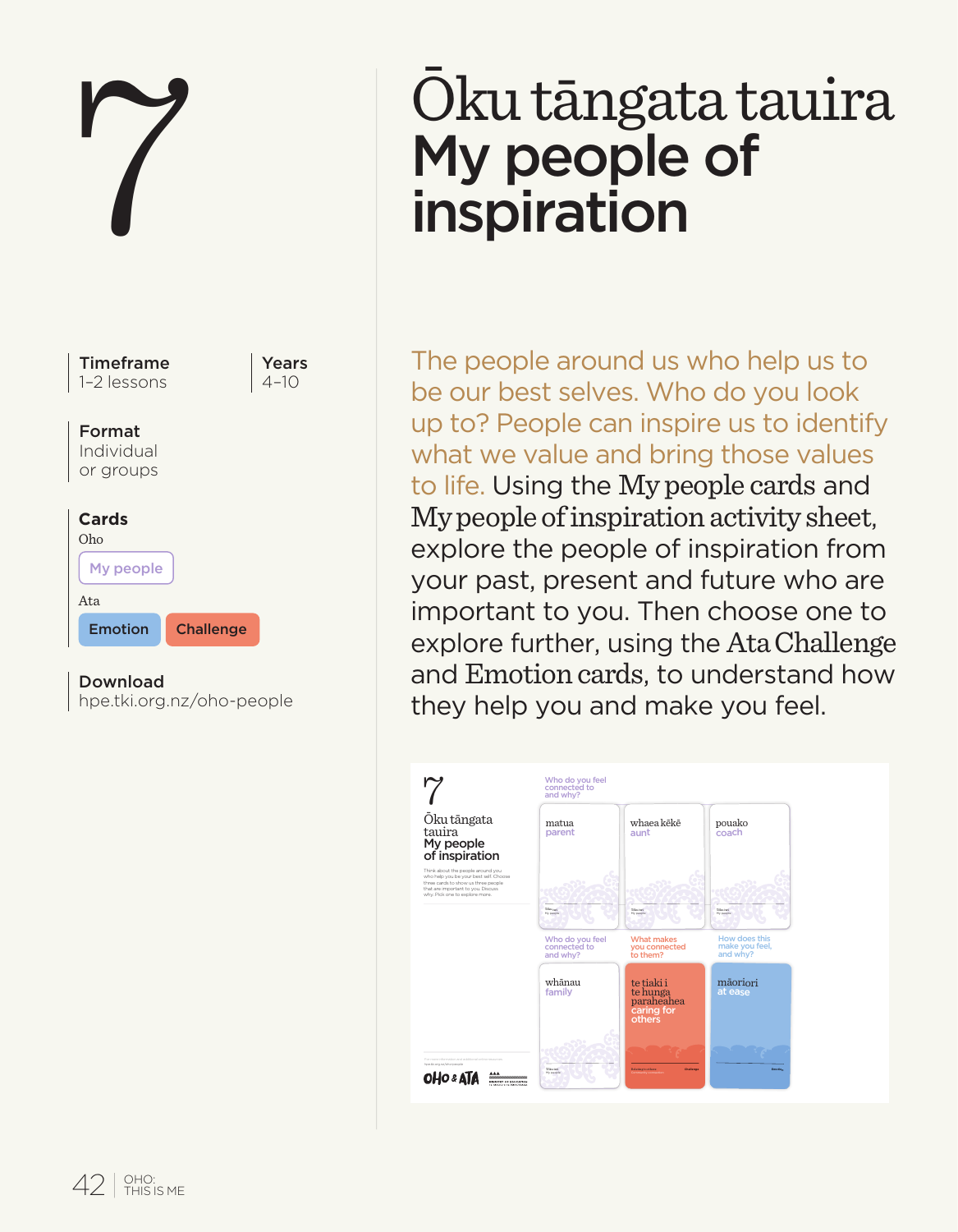### Ways to use the resource

• If you don't have the Ata resource, download and print the cards from hpe.tki.org.nz/ata or use the blank Oho cards to create your own.

#### Discuss & compare

• Explore the different perspectives and ideas around people of inspiration and connections. Then, discuss and compare your findings with the group or classroom.

## Next steps

• Explore other aspects of whānau and identity with activities such as My place in time, I inspire, My unique whānau and My whānau in my place of learning.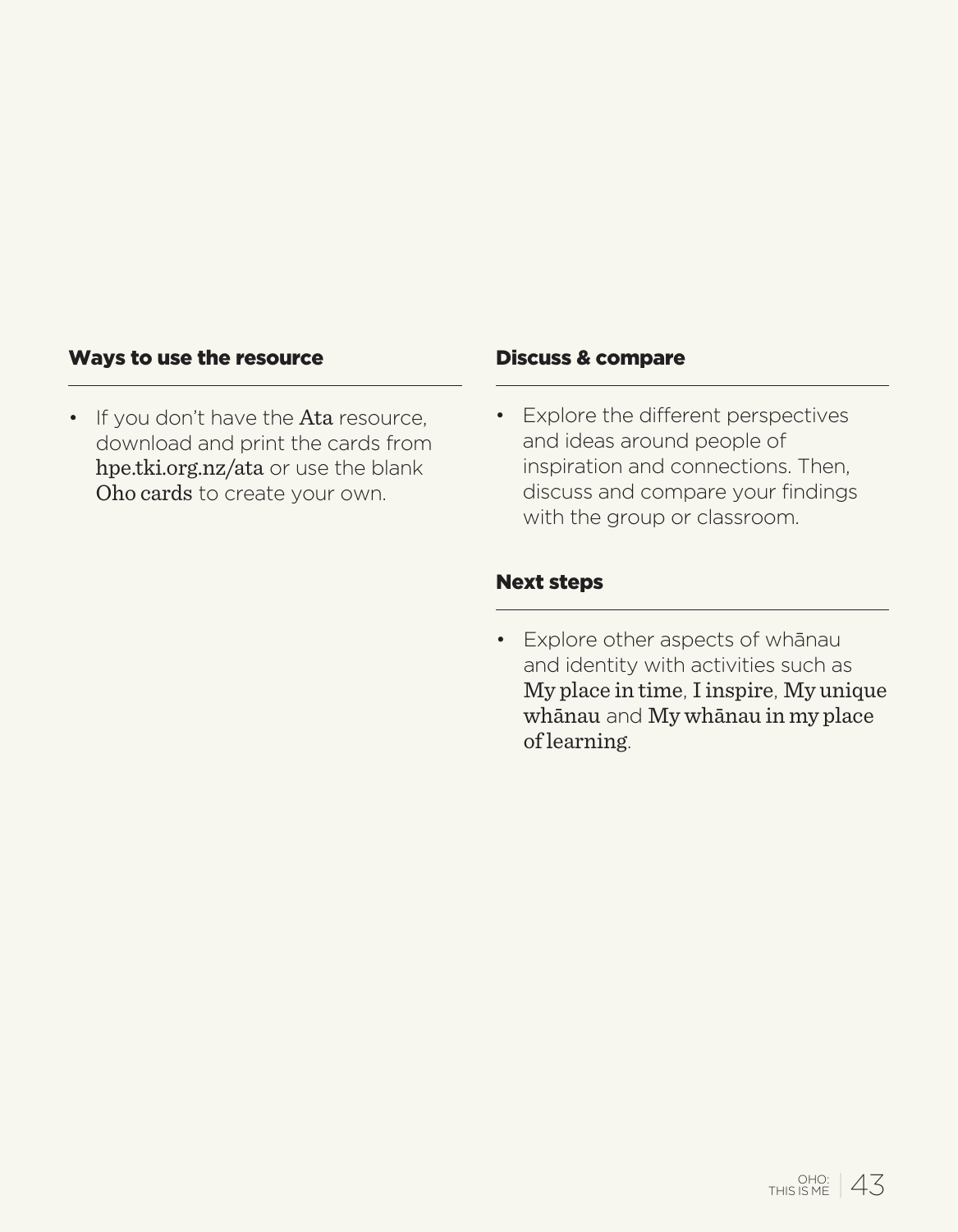## What you will need

## Oho My people cards.



## My people of inspiration activity sheet:

One per person or group



## Ata Challenge and Emotion cards.